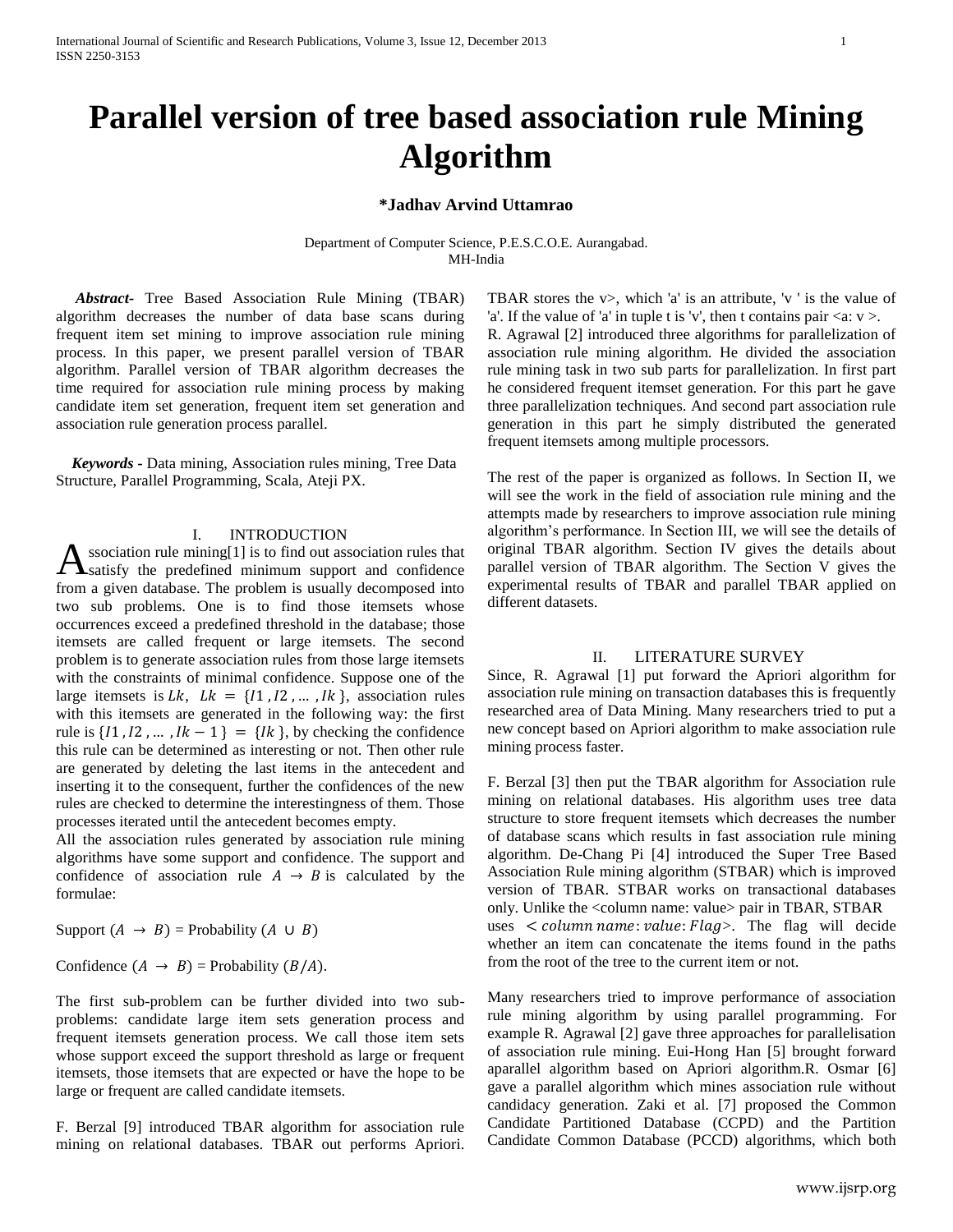are Apriori-like algorithms. J. Park [8] put the parallel data mining (PDM) algorithm. This algorithm is a parallel implementation of the sequential Dynamic Hashing and pruning (DHP) algorithm and it inherited its problems, which makes it impractical in some cases.

#### III. TBAR ALGORITHM

F. Berzal [3] introduced an algorithm for association rule mining from relational databases based on tree data structure. TBAR works similar to many of the algorithms. It divides association rule mining process in two steps. The first one is frequent itemsets generation and second is association rule generation from frequent itemsets. In first step TBAR store all frequent itemsets in tree data structure. In this algorithm each node of tree is of type  $\langle a: v \rangle$ , where a column name and v is value. The tree will contain as many number of nodes for column a as the number of different values present in column a. The number of levels in tree will not be greater than the number of columns in database. The TBAR algorithm is as follows:

```
set. Init (MinSupport);
itemsets = set. Relevants(1);
k = 2;
while (k \leq columns && itemsets \geq k)
\mathcal{L}itemsets = set. Candidates(k);
  if (itemsets > 0)
  itemsets = set. Relevants(k);
  k + +:
<sup>}</sup>
```
In this algorithm the first step will initialize the data structure. In the second step the algorithm will scan database and will generate L1 which will contain all the <column name: value> pairs. Then the algorithm will iterate for n number of times where n is the number of columns present in the database and in each iteration it will generate candidate itemset Ck and after scanning database for setting frequency of all the members of Ck it will generate Lk by removing the members which have support lass than minimum support.

The example database for TBAR association rule mining is:

| A                | $\bf{B}$       | $\mathsf{C}$   |
|------------------|----------------|----------------|
| $\boldsymbol{0}$ | $\overline{0}$ | $\overline{0}$ |
| $\boldsymbol{0}$ | $\overline{0}$ |                |
| $\overline{0}$   |                |                |
|                  |                |                |
|                  |                |                |

**Table 1:** Example input data to TBAR algorithm.

The tree generated for above database will look like:



**Fig 1:** Tree generated by TBAR on input data in Table 1.

Then the algorithm will traverse the tree to generate frequent itemsets and will generate association rules from them. The association rule generation method will require two iterators one will extract all frequent itemsets with  $k>=2$  from the tree. The second iterator will give all the proper subsets of given frequent itemset.

#### IV. PARALLEL VERSION OF TBAR

R. Agrawal [2], in his paper gave three different algorithms for parallelization of association rule mining algorithm. The first is count distribution. In this algorithm the task of support counting is distributed among the processors. The processors scans there local database and will generate local count. Then all the local counts are collected by processor to generate global count.

The second algorithm is data distribution algorithm.In this algorithm the processors will generate there different candidate item sets and count support value for them. During every pass the processor swill exchange their candidate itemsets which will require fast network support otherwise the performance of algorithm will decrease.

The third algorithm is candidate distribution. In this algorithm the processors are made to work independently by partitioning both data and the candidates. In Parallel version of TBAR algorithm the candidate itemset generation and relevant itemset generation is parallel. We are using shared memory model with threads in our implementation. The threads created by parallel loops will process on shared database to generate results. As we are using MySQL as backend the task of data read cannot be made to execute parallel because of limitation of MySQL drivers. But the task of candidate item set generation can be made parallel because it does not contain any database interactions. Once the Candidate itemset is generated by parallel threads then we have to sort the itemsets.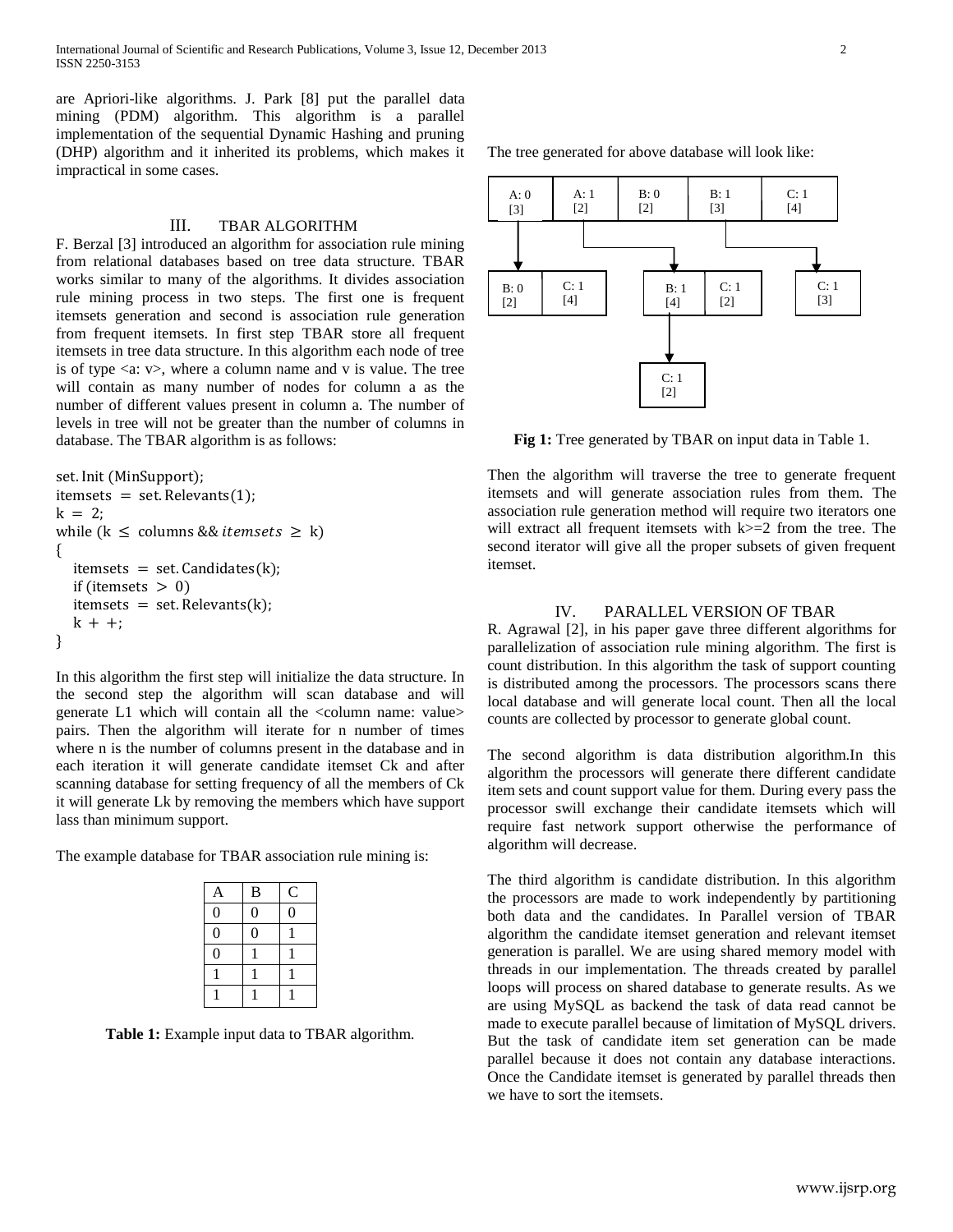After the tree is built we made the task of association rule generation multi-threaded which will produce association rules from tree in parallel.

## V. EXPERIMENTAL RESULTS

We implemented TBAR algorithm in both Java and Scala using Java Data Base Connectivity (JDBC) to communicate with database. Parallel version of TBAR is also implemented in both Java and Scala.

For implementation of parallel version of TBAR in Java we used the tool called Ateji PX [9]. Ateji PX is extension of Java which gives out an easy way for converting sequential Java code to parallel Java code. We can execute the parallel operation on either single multicore processor or in cluster or on multi core gpu.

Conversion of Java code to parallel Ateji PX code is very easy process [10], we did this conversion for parallelisation of For loops only. The format of parallel For loop is:

## For  $||$  (inti: I)

This will create multiple threads of the code present in for loop. The default number of threads created depends on the availability of resources. We can control the number of threads created and we can also assign name to every thread branch.

On other side Scala is programming language which combines characteristics of both object oriented and functional programming language [11]. The special thing provided by Scala called Parallel Collection allows us to perform all the tasks on Collection objects parallel such as sorting, searching, reversing, etc. We can also make the loops in Scala parallel by using the Parallel Collection class. In both the cases we used MySQL as back end database. Both Java and Scala give same results and almost same performance. The Parallel version of TBAR has been applied on several datasets available on UCI Machine Learning Database Repository [12].

| Sr<br>no.      | Data Set Name | Number of<br><b>Attributes</b> | <b>Number</b><br>of<br><b>Instances</b> |
|----------------|---------------|--------------------------------|-----------------------------------------|
|                | Chess         | 37                             | 3196                                    |
| $\mathfrak{D}$ | Mushroom      | 22                             | 8124                                    |
| 3              | Soybean       | 35                             | 307                                     |
|                | Zoo           |                                |                                         |

**Table 2:** List of Datasets on which Parallel TBAR is applied

Parallel version of TBAR gives the better results for above datasets over sequential version of TBAR the results are:

| <b>Sr</b> | Data Set Name | Time in milliseconds |                 | <b>Enhancement</b> |
|-----------|---------------|----------------------|-----------------|--------------------|
| no.       |               | <b>Sequential</b>    | <b>Parallel</b> | in                 |
|           |               | <b>TBAR</b>          | <b>TBAR</b>     | speed              |
|           | Chess         | 21376                | 17142           | 19.80%             |
| 2         | Mushroom      | 4500                 | 3160            | 29.77%             |
| 3         | Soybean       | 6820                 | 5611            | 17.73%             |
|           | Zoo           | 3402                 | 3230            | 5.05%              |

**Table 3:** Experimental Results on datasets in Table 2

The comparison of sequential and parallel TBAR is shown in following graph:



**Fig. 2:** Comparison graph of TBAR and parallel TBAR on datasets in Table 2.

The parallel version of TBAR takes variable amount of time for different values of minimum support. The time taken by parallel TBAR to find association rules on mushroom dataset for different values of minimum support is:

| <b>Sr</b>     | <b>Minimum</b> | Time in milliseconds           |                                  |  |
|---------------|----------------|--------------------------------|----------------------------------|--|
| no.           | <b>Support</b> | <b>Parallel</b><br><b>TBAR</b> | <b>Sequential</b><br><b>TBAR</b> |  |
|               | 50             | 9547                           | 11657                            |  |
| 2             | 60             | 1110                           | 3188                             |  |
| $\mathcal{R}$ | 70             | 562                            | 2694                             |  |
|               | 80             | 563                            | 2625                             |  |
| 5             | 90             | 1079                           | 2438                             |  |

**Table 4:** Experimental results on Mushroom dataset